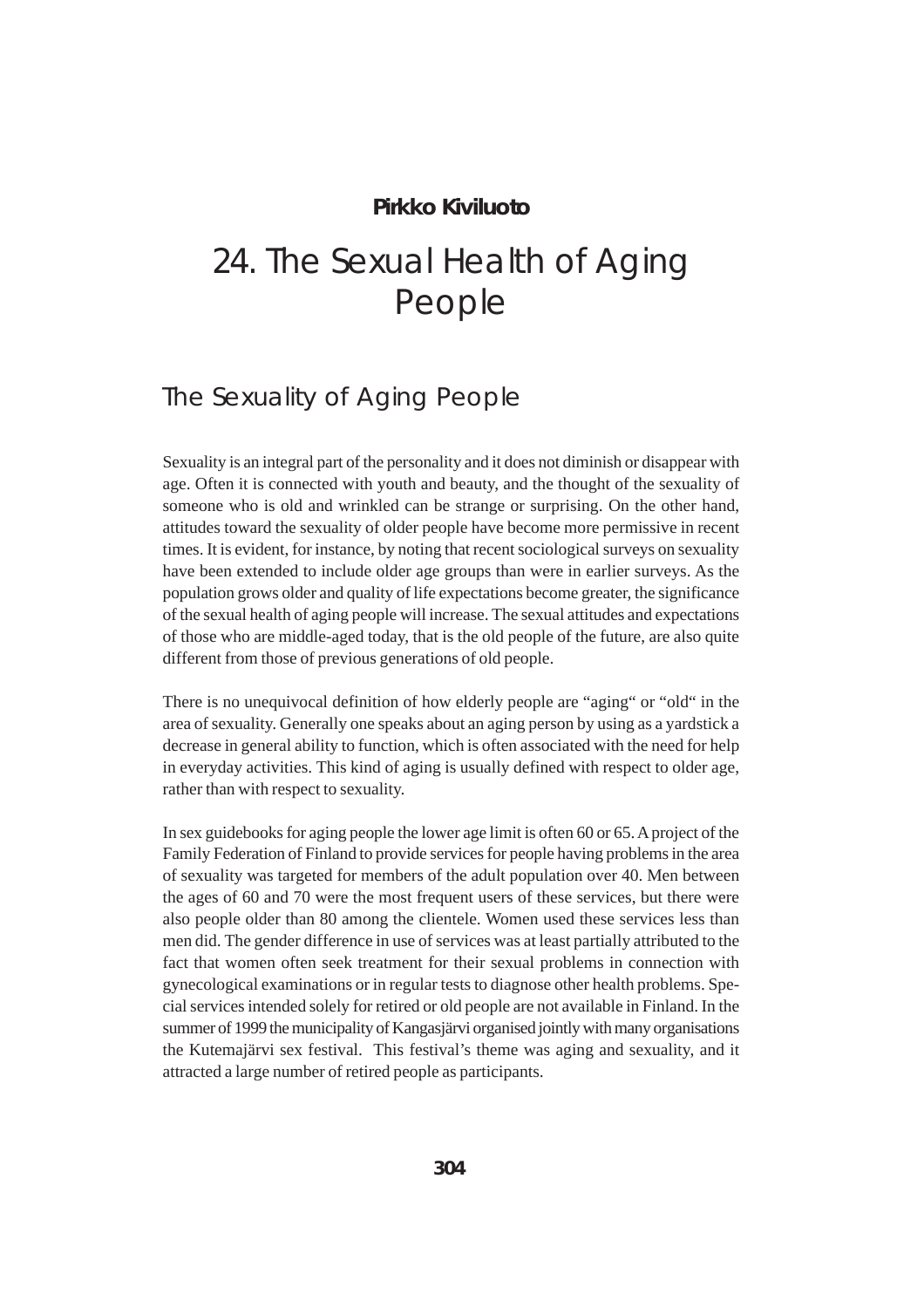# The Sexual Activity of an Aging Person

The following factors influence the sexual activity of an aging person:

- the level of sexual activity throughout the entire previous lifetime
- physical and mental health and illnesses
- self-image and self-respect
- social factors

The level of sexual activity during a person's whole lifetime influences her/his sexuality in later years. It has been shown that beginning sexual activity at an early age predicts a greater sexual activity and satisfaction in middle age. A person who has continued to have an active sex life through middle age is likely to still have an active sex life in old age, providing a partner is available. Someone, for whom sex has always been in the background or less important, will probably also be less sexually active as an older person. If the lack of sex has been caused by inhibitions, one may become more liberated with age and take a stronger interest in sex. The quality of sex techniques learned during one's previous life also influences the ability to enjoy sex as an old person. Versatile sexual techniques are important especially to aging people, whose sexual reactions are slower than those who are young or middle-aged.

Another factor influencing activity is physical health. Chronic illnesses become more common with aging, and they influence both sexual desire and sexual reactions. Illnesses that hinder the ability to move, the movement of joints, and health, in general, also influence sex life. Illnesses focussing on the genital area, such as incontinence, also impede lovemaking.

In addition, psychological and social factors greatly influence sexual behaviour for those at an advanced age. Sex appeal is often associated with youth and beauty. Thus, the changes caused by aging can lower sexual self-confidence. Loneliness increases with age and the loss of a partner may also cause a great change in life that includes the area of sexuality. It is more difficult for old adults compared to young adults to find a new partner. The attitude of grown-up children toward the sexual expression of their elderly parents can also be problematic for many wanting to remain sexually active.

# The Sexual Health of an Aging Woman

Quality of life factors are highlighted in the sexual health of an aging woman. Older women no longer need to worry about contraception. Prevention of sexually transmitted diseases must still be a concern, especially if the woman or her partner has sexual contacts outside the stable partnership. The sexual health of a woman is influenced by her own ageing pattern, menopause, illnesses, her partner's health, and changes in her social relationships. When informing women about health issues and treating their illnesses,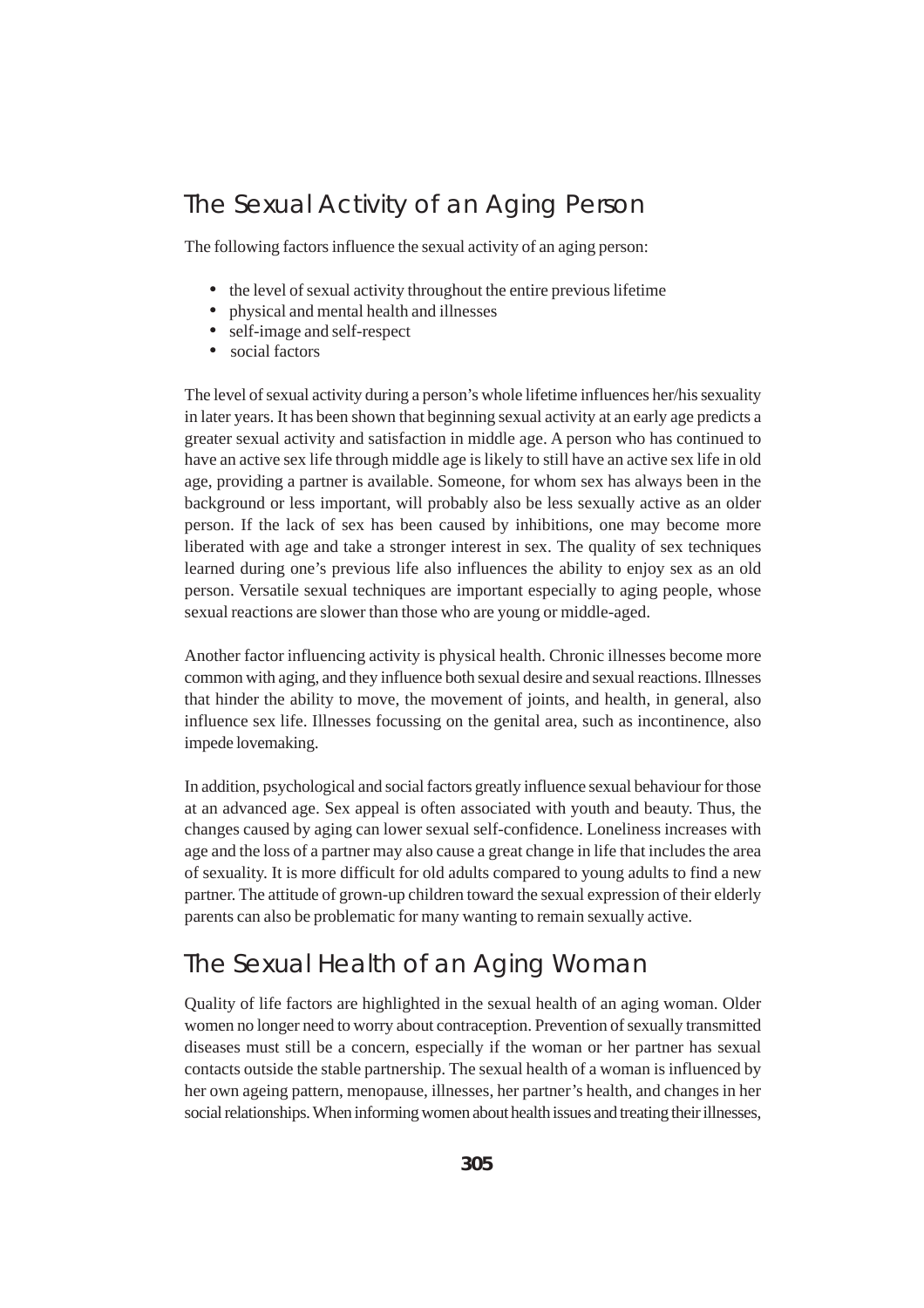health professionals need to include sexual concerns and consider how a woman's sexuality may be affected.

The most common factors affecting women's sexual health are the following:

- •self-image and self-respect
- menopause
- aging of the genitals
- •illnesses and their treatment, especially operations

### **Self-image and self-respect**

It is very important for a woman to think of herself as desirable and attractive. External changes associated with aging cause anxiety for many women. The sexual interest of men is often aroused by visual stimulation. An enormous industry is supported by attempts to slow down, cover or treat changes connected with aging, such as the slackening and wrinkling of the skin. Cosmetic products become more and more expensive as a woman ages. The make-up products of young people are inexpensive, but wrinkle creams for older women are very expensive. Even then their effect has not been reliably demonstrated. Cosmetic surgery, available in some countries like the United States, is another method available to upper class aging women to help themselves appear more attractive.

Taking care of themselves, including their appearance, is an important way for elderly people to promote their well-being and self-respect. Self-esteem should be based on a healthy lifestyle, which includes exercise and nutritious food, as well as psychological care, adequate relaxation and rest. In addition, the use of cosmetics and other devices help many. Nevertheless, it is important for people to accept themselves, including their age. That is the basis of a healthy self-respect, not external beauty. One does not have to be young and beautiful in order to enjoy sex and to be sexually appealing. The media and entertainment industry have, however, created a myth that sexy people are young, slim and good looking. Only a very small fraction of people looks like the loving couples in movies.

It is also important that old, wrinkled and institutionalised women have a possibility to feel attractive. Health care personnel can help by making sure that old people dress attractively and by taking care of their hair and general appearance. Positive feedback is pleasant to hear and supports everyone's self-esteem.

#### **Menopause**

Some decades ago it was generally thought that a woman's obligation to provide sex for her husband ended with menopause, if not earlier. Today we see the matter differently. A woman has the possibility to enjoy sex regardless of age. How this possibility is realised depends on many factors. Factors that influence a woman's sexual vigour, desire and sexual reactions include her values and beliefs, her social life situation, her self-confidence, and her state of health.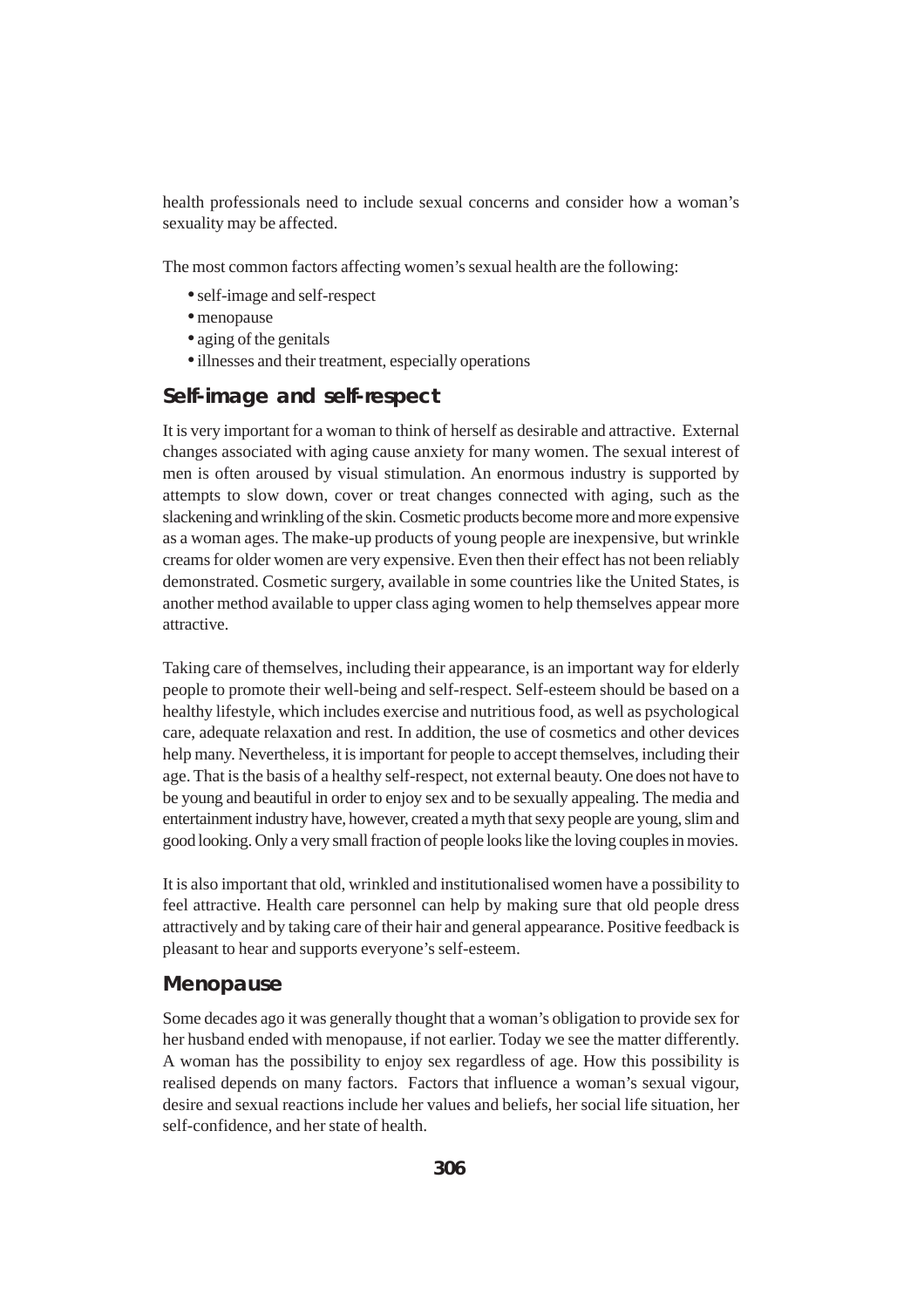An adequate hormone level is not the only condition for satisfactory sex, and certainly hormone replacement will not eliminate all problems connected with a woman's sex life. It is true, of course, that menopause has an effect on sexual health. The rapid decrease of estrogen production by the ovaries causes changes in a woman's body. Many of these affect sexual functioning. However, menopause does not have to mean the end or decline of a sex life.

During menopause changes take place in the structure and functioning of the genitals. Menstruation ends when there is no estrogen to thicken the mucous membranes of the womb. The mucous membranes of the vagina gradually become smoother and thinner. Pelvic floor muscles become weaker. These changes can lead to urinary infections, incontinence and dyspareunia. These problems often appear years after the end of menstruation. During menopause most women also have general symptoms such as night sweats and mood changes.

The most efficient treatment for menopausal problems is to take estrogen in pill form or through the skin. The side effects and contraindications of the treatment somewhat limit its use. Most Finnish women use hormone treatment at least for some period. The proportion of hormone users is highest among highly educated and urban women. The availability of hormone treatment is also better in cities. It is also possible to get treatment in the countryside but its use is sometimes limited by negative attitudes of the population or physicians. Locally applied hormone treatment in the form of creams is often sufficient for the treatment of genital symptoms such as vaginal dryness. Suitable preparations are available from pharmacies without prescription. Modesty and a lack of knowledge are impediments for their use, however.

In principle, treatment for the physical difficulties of menopause and post-menopause is widely available. However, treatment especially directed to help a woman with her sex life during menopause and post-menopause is uncommon. A patient may ask her physician for help with general menopausal symptoms or problems in the urogenital area. Physicians do not routinely ask older women questions about their sex lives and sexual intercourse. Thus, opportunities for counselling and treatment directly aimed at the patient's problem are often lost. On the other hand, it is good that a woman can get indirect help with sexual problems without having to discuss intimate matters with her physician. In some cases, modesty prevents a woman from getting help.

### **Pelvic floor muscles**

The muscles surrounding the vagina, urethra and anus affect the functioning of these organs. Childbirth predisposes a woman for weakness in the pelvic floor muscles. Problems may not become apparent for many years after menopause. Weakness of these muscles leads to incontinence. Additionally, a woman's feelings of orgasm may not be as intense, and her vagina may not feel as tight during intercourse. The functioning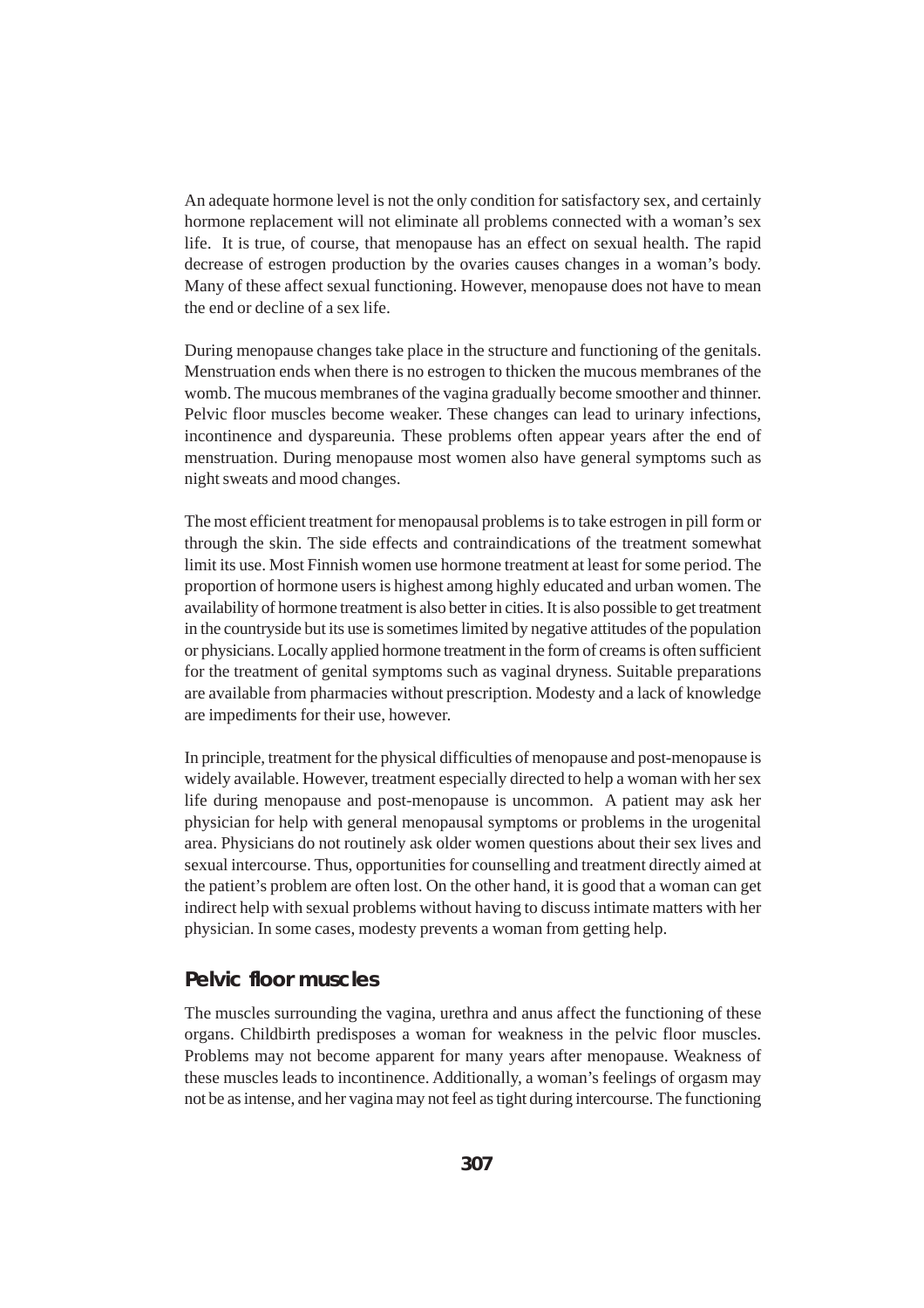of the pelvic floor muscles should be routinely checked as part of the medical examination after childbirth. The present service system in Finland makes such an examination possible. However, information and counselling about problems linked to poor pelvic floor muscles currently are not generally provided. Usually, attention is only paid to serious symptoms that have already appeared at the time of the check-up.

Health-care personnel and physicians should actively ask both menopausal and older women about possible symptoms associated with the pelvic floor muscles. Incontinence is often a problem that women are ashamed of. Thus, it tends to be kept silent and not reported.

In addition many women do not know that these problems may be considerably alleviated by actively and regularly exercising their muscles. It is possible to strengthen the muscles with physiotherapy and exercises carried out according to instructions. In this way later problems can be prevented. Muscle exercises help even if they are started when a woman is older. Learning the right technique requires careful guidance and often the help of a physiotherapist. A woman can use small metal balls inserted into the vagina in the exercises. These can be bought in health care shops and in sex shops, which sell the metal balls at a considerably lower price.

### **The vagina and erectile tissues**

As a woman becomes sexually aroused, her vaginal wall expands and gets moist. This moisture comes from the expansion of a woman's erectile tissues, which are located in the clitoris, around the urethra, around the vaginal opening and in the front wall of the vagina. A woman's erectile tissues function similarly to those of the man in connection with an erection. Good blood circulation and adequate distribution of nerves are preconditions for the normal functioning of the tissues. The reaction of the erectile tissue also requires sufficient stimulation. The physical arousal of a woman usually occurs more slowly when she is older compared to when she was young. If lubrication does not occur in spite of attempts at arousal and pleasant caresses, vaginal dryness may be caused by problems in blood circulation. There is significantly less medical information about the functioning of a woman's erectile tissues than male erection problems, which have been actively investigated in recent years. In the future it is likely that the functional problems in women's erectile tissues will be able to be treated with medication which directly affects these tissues. Vaginal dryness can also be caused by hormonal imbalance. The administration of estrogen often helps to alleviate the dryness. Local lubrication gels also reduce symptoms.

After menopause a woman's vagina gradually becomes shorter, if she does not have sexual intercourse. If intercourse is resumed after a long pause, a woman should be careful. The lengthening of the vagina takes place slowly. Estrogen treatment also helps in this situation.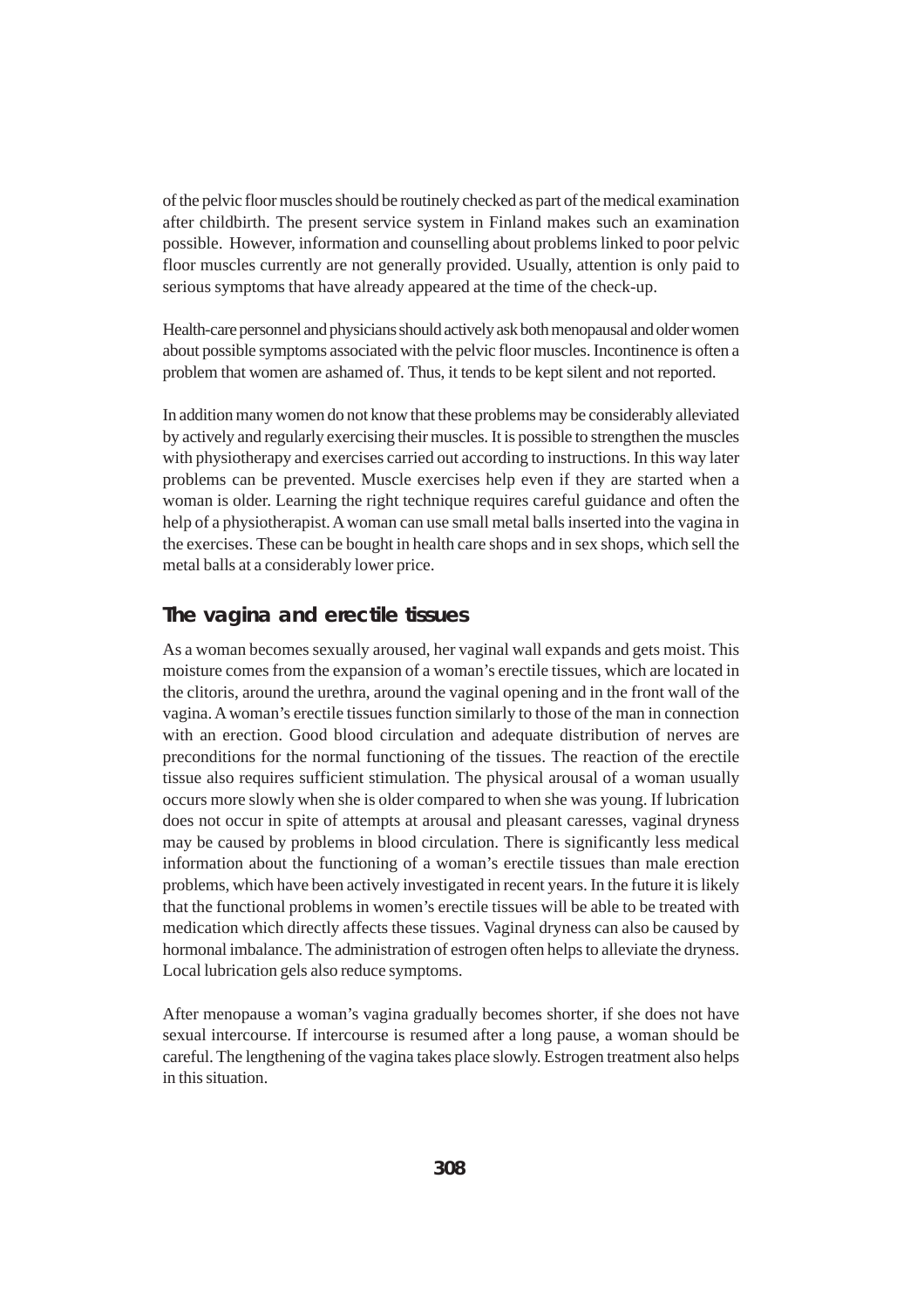A regular sex life also maintains the physical conditions for sex. The changes caused by reduced hormonal action appear more slowly in those women who have a satisfactory sex life and regular intercourse. Resuming a sex life after a long pause can cause the problems described above and can require treatment. As a woman ages she should try to understand her sexual needs and make her own choices concerning sexual activity. Celibacy may be the option chosen by some women.

# **Operations**

Many operative and surgical treatments used to treat women's illnesses affect both a woman's subjective experience of her own sexuality and her sexual functioning. Cancer of the breast or uterus, myomas and excessive or frequent menstruation are common illnesses that are often surgically treated. Surgical operations of the genitals and the breasts naturally affect sexuality. Other procedures such as operations requiring a stoma or hip replacement involve factors affecting sexuality.

Hysterectomy is a common operation, which often involves the removal of the ovaries in menopausal or older women. The ovaries produce small quantities of testosterone that affect sexual desire. After removal of her ovaries a woman may experience a lack of desire, that is partially caused by hormonal factors. Operations can also have a significant effect on a woman's body-image and self-respect, and thus may significantly affect her sex life. Some women report that hysterectomy has definitely affected their feelings of orgasm.

In the counselling connected with operations it is important to discuss the sexual dimension of life after the operation. A woman should be given written information and a possibility to talk with a nurse or physician. It is important that a patient be informed of the effects before the operation. An open discussion between a woman and her partner is recommended as the best way to resolve possible problems. A woman should also be given an opportunity to receive guidance jointly with her husband or partner

In cancer operations it is possible that such a large part of a woman's genitalia must be removed that intercourse no longer is possible after the operation. Such situations emphasise the importance of counselling, and it is especially important that women get professional help at this time, preferably with their partner. Sexual matters usually remain in the background in the acute stage of cancer, but later it is important that members of the couple communicate with each other and find new ways of gaining satisfaction.

After an operation requiring a stoma, where the intestine is discharged though the stomach into a sac, the patient may feel dirty and unpleasant. Sexual self-esteem may decrease. There may be fears about the stoma opening during intercourse. A patient with a stoma should be given the opportunity to discuss sexual concerns with a health professional.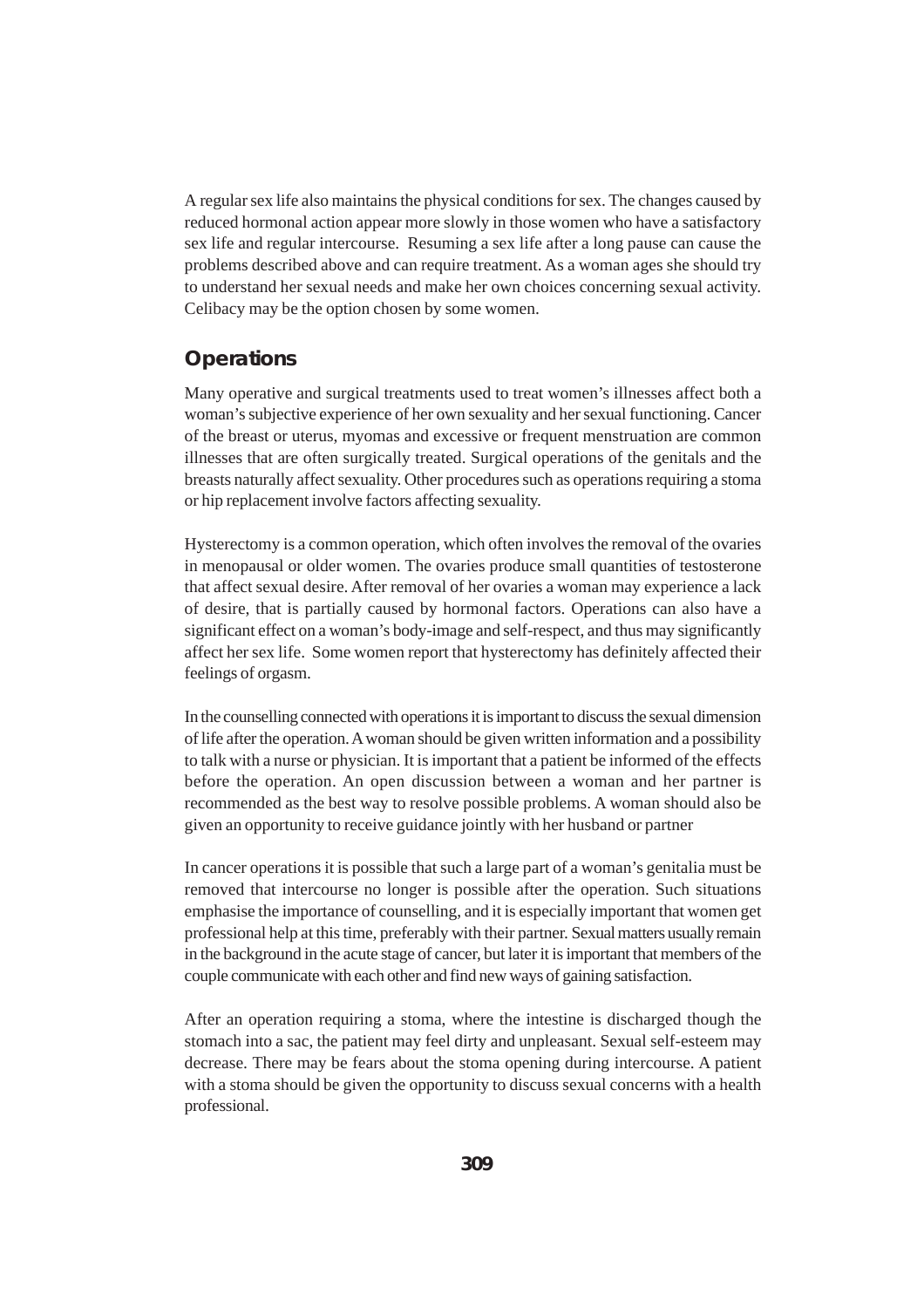## **Social situation**

The end of sexual activity for an aging woman is more often caused by the lack of a partner or her partner's sexual problems than a woman's own unwillingness to have sex. Many consider loneliness the worst sexual problem of aging women. The lack of a partner becomes more common with age because due to the higher mortality of men, there are more female widows than there are men. The sexuality of a lonely aging woman may occasionally be expressed in erotic dreams. That may cause anxiety and fears of abnormality for some women. Providing factual information can make the situation easier for a woman. Masturbation is a natural way to give oneself sexual satisfaction, and this activity is possible for people of all ages. Older people may still have unnecessary feelings of shame and guilt about fondling themselves.

Finding a new partner may be difficult, but problems may ensue even if one is found. The relatives of the elderly person, especially grown-up children, may have a negative attitude toward the intimate relationship of their old parent. Many people lack an understanding of the sexuality of aging persons.

Without privacy it is difficult to realise one's sexuality in any way. There is often very little privacy in institutional surroundings. Some years ago a study of psychiatric institutions was carried out in order to investigate the possibilities for long-term patients to have privacy and sex. The results indicated that the staff had a relatively positive attitude toward patients' right to have sex, but in practice, opportunities for privacy had not been organised. There is no empirical data on the sexual expression of elderly people living in institutions. Elderly people living in institutions providing long-term care often develop serious health conditions. Nevertheless, it would be worthwhile to consider sexual needs when planning treatments and living arrangements of aging people in institutions.

# The Sexual Health of an Aging Man

As a man ages, the following areas need to be considered:

- performance pressure
- problems with erection
- illnesses and their treatments
- male menopause

In the same way as for women, aging and illnesses associated with them affect the sexual health of men. The interest in sex remains in men as they age. Sexual activity, however, generally decreases. This decrease is often connected with problems of sexual health, such as disturbances in erections.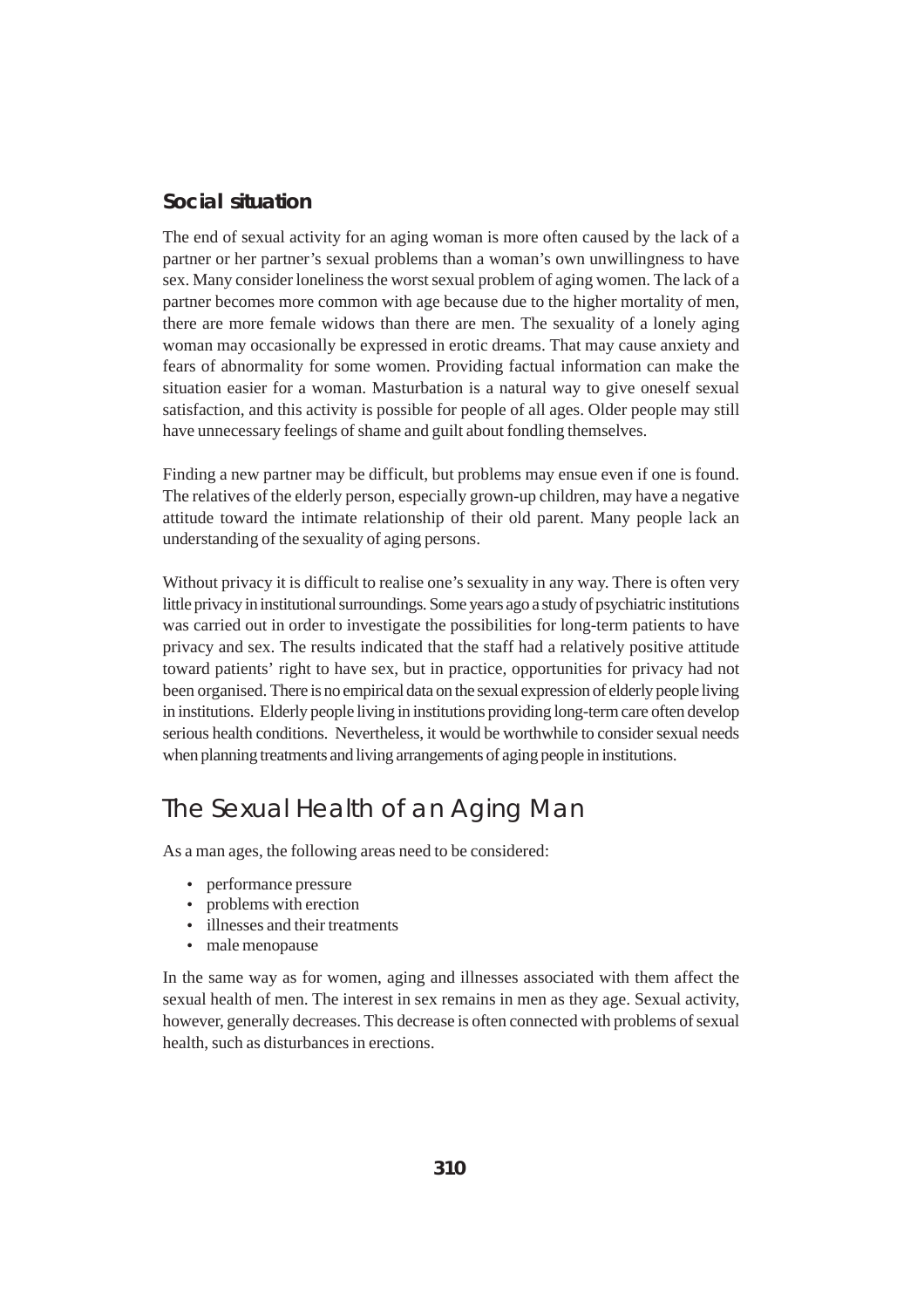## **Performance pressures**

The sexuality of men is often perceived to be performance-centred. Thus, men feel pressure to "be capable" of intercourse and this "capability" is considered an important property. The more frequent illnesses associated with the aging process threaten a man's capability to perform. These pressures can be eased if sexuality is perceived in a broader and different way; the focus should not be on intercourse, its duration and the stiffness of the penis. Changing the emphasis from performance to pleasure and toward receiving and giving pleasure in versatile ways can compensate in many situations for what the aging person often misses in the number and quality of erections.

In our society erection not only means the capability for sexual intercourse for a man, but it is also perceived as a "measure of manhood". A decrease in erections often diminishes a man's sexual self-esteem and general self-confidence. Factual information about the causes of problems with erections can help a man understand that the underlying problem is a reaction with physical preconditions and that an erection problem does not mean the loss of sexuality or masculinity. A decrease in performance pressure and increased knowledge about sexual reactions help to create a more open discussion between a man and his partner. Discussion can prevent many misinterpretations about the causes of reduced intimate interaction.

### **Problems with erections**

A precondition for the stiffening of the penis or an erection is a normal functioning of the erectile tissues of the penis. The causation mechanisms of erection problems are well known, and considerable research has been done concerning male erections in recent years. New, easily used and effective medical treatments have brought this problem into public discussion. It has also been found that problems with erection are more common than had earlier been assumed.

A physical illness often underlies a problem with an erection. Blood pressure problems, heart disease, diabetes, a disease of the prostate or its treatment, a neurological or a psychiatric disease often contribute to erectile dysfunction. Also many drug treatments for the above mentioned diseases have side effects, which include erection problems. The frequency of erections (less frequent) and especially the time period to achieve a new erection (increase in time) after orgasm also change with advancing age.

An increased openness and discussion about erection problems has made it easier for men to seek help for these problems. Naturally, the availability of an efficient medical treatment has also been important. Physicians and other personnel providing basic health care services encounter the largest share of men needing treatment for problems with erections. It is important for health professionals to be able to openly discuss matters associated with sexuality in connection with treatments and to give basic sexual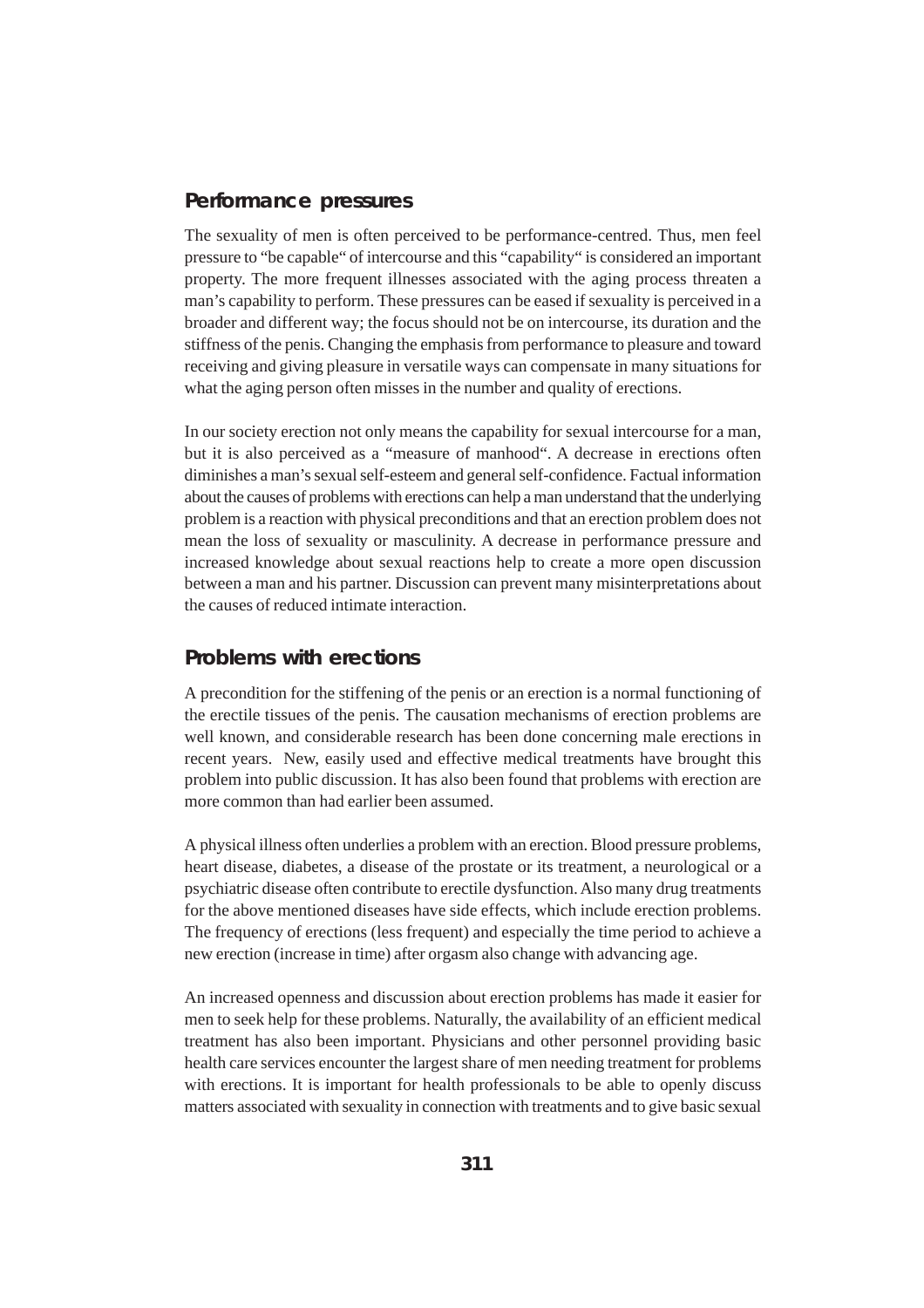counselling. Another important consideration involves an older man's partner. The partner's sexual concerns as well as the partner's possible need for sexual counselling or treatment should be discussed. Sexual counselling also includes information about ways of caressing or other means of stimulation to promote erection. Elderly couples may be very penetration-oriented in their sex habits. Erection may have occurred without foreplay at a younger age, but requires more caressing for older men.

Specialised treatment for impotence can be obtained from urologists. They treat patients needing surgical operations and other patients as well. The Sexual Health Clinic of the Family Federation of Finland provides specialised services, including telephone counselling, teaching injection treatment and, when necessary, couple therapy or other psychotherapy. Physicians in basic health care have been given a great deal of information and further training about problems with erection.

Sildenafil, with the common name Viagra, is the first efficient, orally administered medicine for erection problems. It is only intended for patients who suffer from erection problems and should not be used to prolong or strengthen normal erections. This medicine functions in the erectile tissue is such a way that the erectile cavities dilate and are filled with blood. This effect is mediated though nitrogen oxide. Viagra, if taken at the same time as nitrate can produce dangerous side effects. A patient who simultaneously uses Nitro medication or other long-effect nitrate medicines and Sildenafil can suffer a significant or even life-threatening loss of blood pressure. The medicine also has other milder side-effects.

### **Illnesses and their treatments**

Diseases of the heart and blood-vessels and elevated blood-pressure are common national illnesses, especially affecting men. Many of these illnesses are associated with erection problems, but also many drugs used in the treatment of these illnesses have side effects that influence sexual response. In selecting and monitoring drug treatments, a physician should actively ask about these matters, because patients often do not voluntarily mention them. Patients often do not consider a connection between their medication and their sexual response. In addition, many men feel too ashamed to talk about their sexual problems.

A sudden heart disease, such as a heart attack, is a frightening experience after which resuming sex life may be regarded as too frightening to attempt. Intercourse may be a considerable physical strain, and the thought of a new episode of the illness may interfere with the enjoyment of sex. It is important that a person who has had a heart attack be unambiguously counselled on when sexual intercourse can be safely resumed. It would be good to discuss what kinds of positions are least stressful.

Illnesses of the prostate, such a benign growth of the prostate and cancer of the prostate, initially cause symptoms associated with urinating. Problems with erection may also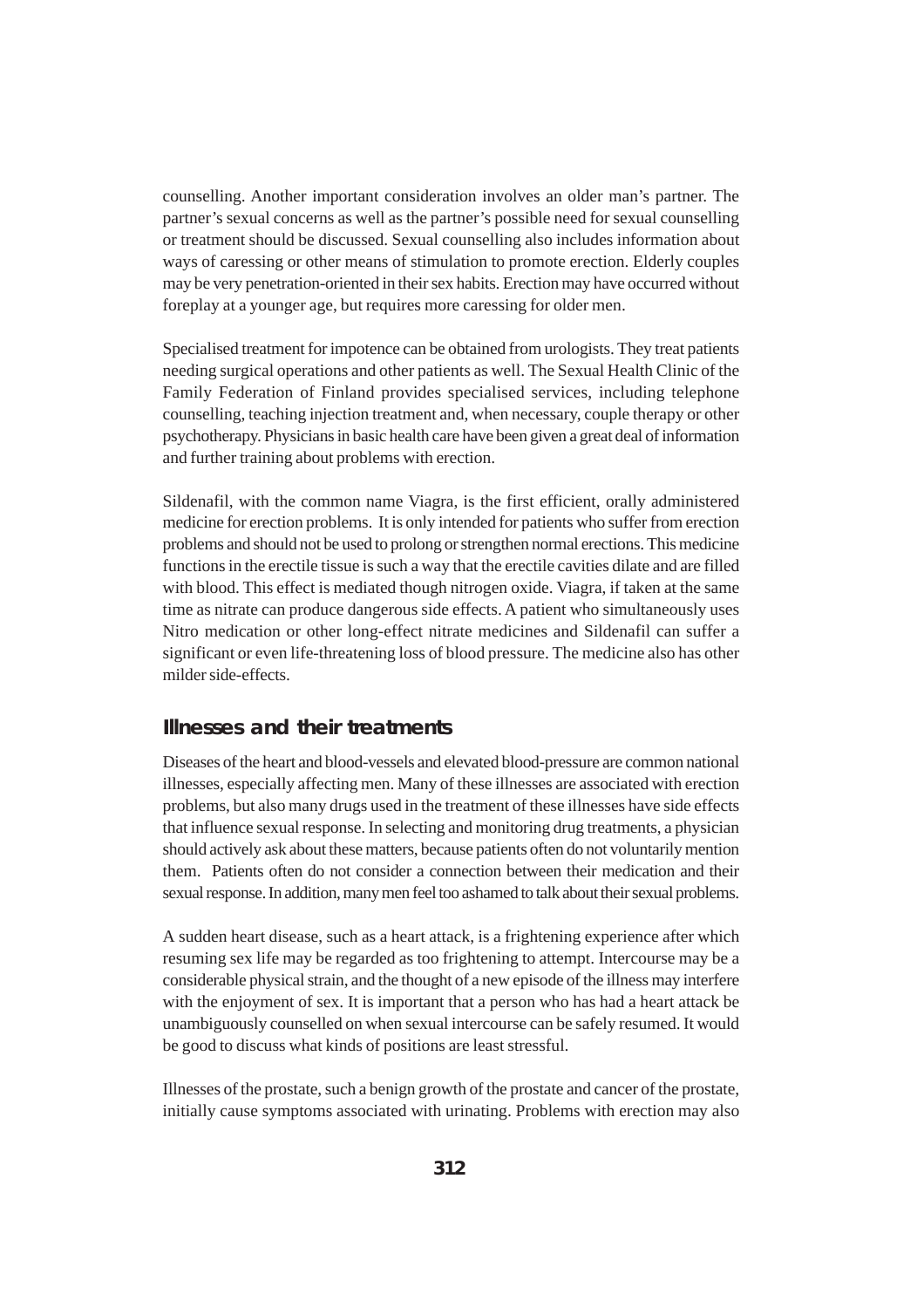appear. These problems can also appear in connection with the treatment of these illnesses. It is advisable for a patient to discuss the possible effects of medications and of any operation on erection beforehand with the treating physician. When congestion of the urethra caused by a growth of the prostate is surgically treated, the result often causes the ejaculation to turn into the bladder (retrograde ejaculation). This symptom in itself is harmless but can feel disturbing or puzzling if the patient has not been informed about it.

#### **Male menopause**

The production of testosterone in the man's testicles does not suddenly stop but decreases evenly and steadily with advancing age. The decrease begins before middle age. Some men have symptoms around the age of sixty resembling women's menopause. The men may experience hot flashes, unusual perspiration and feelings of irritation and depression.

Erection problems are often associated with this state. As a syndrome the male menopause is still rather poorly understood, and there are no established forms of treatment. Hormone treatment has been tried and some are clearly helped by it. The side effects of the treatment, especially the increase in the size of the prostate, limit its use.

Finnish physicians have not been systematically trained to treat symptoms of male menopause and service and treatment procedures are not available. In bigger cities there are specialists acquainted with the problem in private practice. In the future it is probable that if the need to treat male menopause symptoms grows and knowledge in the field increases, then methods of treatment will develop and become established.

# The Sexual Rights of Aging Persons

As part of human rights, sexual rights include the right for individuals to define their sexual needs themselves and to strive for a satisfactory sex life taking into consideration the needs of a partner. Every person should have the right to obtain information that supports sexual health, and, in particular, to the information and health services he or she needs. It is important that an elderly person's sexuality is not denied, and that information or services that he or she needs for sexual health are not ignored solely because of age. Sexuality should be dealt with in a comprehensive way within the health care system, and aging people should be able to get counselling and treatment they need. Counselling should be easily available from the same person who treats aging people with their illnesses.

Also elderly people persons in long-term institutional care and people otherwise very dependent on others have sexual needs that should not be ignored. Elderly people should have enough privacy to make their sex life possible. The sexual needs of